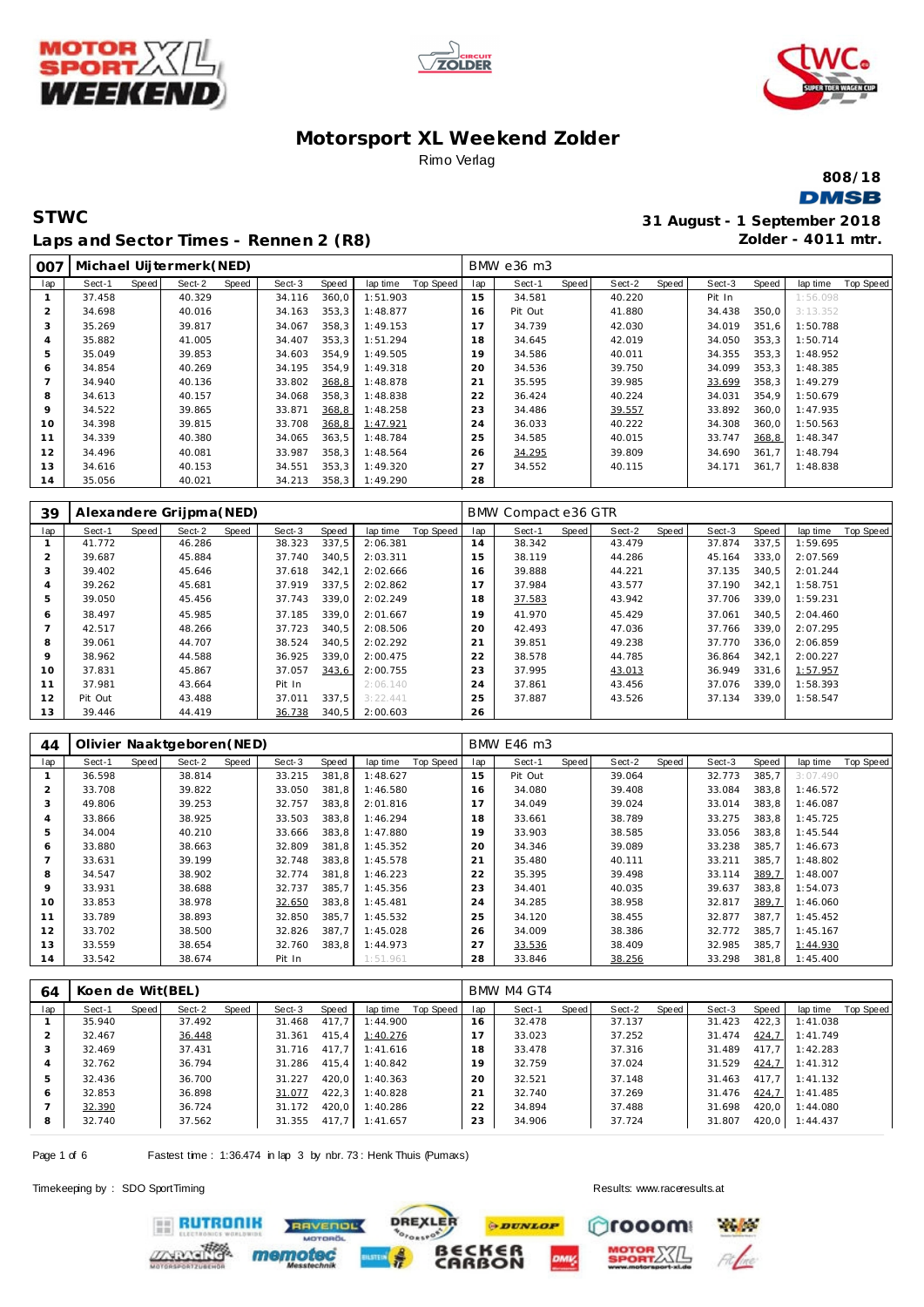





**808/18**

### **DMSB**

### **STWC 31 August - 1 September 2018 Zolder - 4011 mtr.**

|         |         | Laps and Sector Times - Rennen 2 (R8) |                 |          |    |        |        |        | Zolder - 4011 r  |
|---------|---------|---------------------------------------|-----------------|----------|----|--------|--------|--------|------------------|
| $\circ$ | 33.133  | 37.272                                | 424.7<br>31.201 | 1:41.606 | 24 | 33.770 | 38.482 | 31.757 | 422.3 1:44.009   |
| 10      | 33.626  | 37.011                                | 422.3<br>31.518 | 1:42.155 | 25 | 33.149 | 37.648 | 31.536 | $422.3$ 1:42.333 |
| 11      | 32.654  | 37.798                                | 413.1<br>31.699 | 1:42.151 | 26 | 32.605 | 37.325 | 31.522 | $422.3$ 1:41.452 |
| 12      | 32.744  | 37.119                                | 424.7<br>31.254 | 1:41.117 | 27 | 33.176 | 38.053 | 31.676 | 420.0 1:42.905   |
| 13      | 32.540  | 37.437                                | 420.0<br>31.608 | 1:41.585 | 28 | 32.509 | 37.377 | 31.768 | 420.0 1:41.654   |
| 14      | 32.539  | 37.024                                | Pit In          | 1:48.483 | 29 | 32.683 | 37.487 | 32.166 | 420.0 1:42.336   |
| 15      | Pit Out | 37.520                                | 420.0<br>31.310 | 3:04.228 | 30 |        |        |        |                  |

|                | Jan Visser (NED) |       |        |       |        |       |          |           |     | <b>BMW 135i</b> |       |        |       |        |       |          |           |
|----------------|------------------|-------|--------|-------|--------|-------|----------|-----------|-----|-----------------|-------|--------|-------|--------|-------|----------|-----------|
| 72             |                  |       |        |       |        |       |          |           |     |                 |       |        |       |        |       |          |           |
| lap            | Sect-1           | Speed | Sect-2 | Speed | Sect-3 | Speed | lap time | Top Speed | lap | Sect-1          | Speed | Sect-2 | Speed | Sect-3 | Speed | lap time | Top Speed |
|                | 36.237           |       | 38.171 |       | 31.722 | 410,9 | 1:46.130 |           | 16  | 33.376          |       | 37.453 |       | 31.851 | 410,9 | 1:42.680 |           |
| $\overline{2}$ | 32.823           |       | 37.621 |       | 32.037 | 404,3 | 1:42.481 |           | 17  | 33.305          |       | 37.392 |       | 32.005 | 410,9 | 1:42.702 |           |
| 3              | 32.828           |       | 37.349 |       | 31.832 | 404,3 | 1:42.009 |           | 18  | 33.219          |       | 38.500 |       | 31.813 | 410,9 | 1:43.532 |           |
| 4              | 33.201           |       | 37.234 |       | 31.572 | 408,6 | 1:42.007 |           | 19  | 33.588          |       | 37.751 |       | 32.499 | 408,6 | 1:43.838 |           |
| 5              | 33.052           |       | 37.241 |       | 31.868 |       | 1:42.161 |           | 20  | 33.800          |       | 38.281 |       | 32.597 | 410.9 | 1:44.678 |           |
| 6              | 36.945           |       | 37.718 |       | 32.062 | 413,1 | 1:46.725 |           | 21  | 33.794          |       | 37.451 |       | 31.887 | 389.7 | 1:43.132 |           |
|                | 33.350           |       | 37.463 |       | 31.664 | 404.3 | 1:42.477 |           | 22  | 35.109          |       | 38.869 |       | 32.447 | 397.9 | 1:46.425 |           |
| 8              | 34.792           |       | 38.111 |       | 31.697 | 413,1 | 1:44.600 |           | 23  | 34.755          |       | 38.447 |       | 32.109 | 404,3 | 1:45.311 |           |
| 9              | 33.470           |       | 37.417 |       | 32.182 | 408,6 | 1:43.069 |           | 24  | 34.654          |       | 38.544 |       | 32.484 | 406,5 | 1:45.682 |           |
| 10             | 33.463           |       | 37.842 |       | 32.166 | 413,1 | 1:43.471 |           | 25  | 34.395          |       | 38.259 |       | 31.984 | 413,1 | 1:44.638 |           |
| 11             | 33.432           |       | 37.232 |       | 32.122 | 408,6 | 1:42.786 |           | 26  | 33.693          |       | 37.890 |       | 32.187 | 406,5 | 1:43.770 |           |
| 12             | 33.778           |       | 37.561 |       | 31.959 | 413,1 | 1:43.298 |           | 27  | 33.735          |       | 38.979 |       | 32.074 | 400,0 | 1:44.788 |           |
| 13             | 33.554           |       | 37.917 |       | Pit In |       | 1:52.492 |           | 28  | 34.422          |       | 38.355 |       | 32.063 | 410,9 | 1:44.840 |           |
| 14             | Pit Out          |       | 38.101 |       | 32.192 | 410.9 | 3:02.620 |           | 29  | 33.824          |       | 38.038 |       | 31.944 | 408,6 | 1:43.806 |           |
| 15             | 33.733           |       | 37.573 |       | 32.328 | 408.6 | 1:43.634 |           | 30  |                 |       |        |       |        |       |          |           |

| フつ  | Henk Thuis (NED) |       |        |       |        |       |          |           | Pumaxs |        |       |        |       |        |       |          |           |
|-----|------------------|-------|--------|-------|--------|-------|----------|-----------|--------|--------|-------|--------|-------|--------|-------|----------|-----------|
| lap | Sect-1           | Speed | Sect-2 | Speed | Sect-3 | Speed | lap time | Top Speed | lap    | Sect-1 | Speed | Sect-2 | Speed | Sect-3 | Speed | lap time | Top Speed |
|     | 35.565           |       | 36.176 |       | 30.089 | 463,8 | 1:41.830 |           |        | 33.428 |       | 36.961 |       | 30.133 | 429.5 | 1:40.522 |           |
|     | 31.105           |       | 35.777 |       | 29.937 | 463,8 | 1:36.819 |           |        | 31.565 |       | 35.897 |       | 30.088 | 461.0 | 1:37.550 |           |
|     | 31.008           |       | 35.547 |       | 29.919 | 439.5 | 1:36.474 |           |        | 32.269 |       | 37.853 |       | Pit In |       | 1:54.408 |           |
|     | 32.101           |       | 36.370 |       | 30.251 | 429.5 | 1:38.722 |           | 8      |        |       |        |       |        |       |          |           |

| 88           | Ralph Visser (NED) |       |        |       |        |       |          |           |     | <b>BMW 123D</b> |       |        |       |        |       |          |           |
|--------------|--------------------|-------|--------|-------|--------|-------|----------|-----------|-----|-----------------|-------|--------|-------|--------|-------|----------|-----------|
| lap          | Sect-1             | Speed | Sect-2 | Speed | Sect-3 | Speed | lap time | Top Speed | lap | Sect-1          | Speed | Sect-2 | Speed | Sect-3 | Speed | lap time | Top Speed |
|              | 39.528             |       | 43.159 |       | 35.411 | 356,6 | 1:58.098 |           | 14  | 37.014          |       | 42.050 |       | Pit In |       | 2:00.923 |           |
|              | 37.234             |       | 43.258 |       | 35.315 | 358,3 | 1:55.807 |           | 15  |                 |       | 42.727 |       | 35.374 | 353,3 | 3:16.617 |           |
| 3            | 36.993             |       | 41.697 |       | 35.181 | 358,3 | 1:53.871 |           | 16  | 37.032          |       | 41.318 |       | 35.011 | 351.6 | 1:53.361 |           |
|              | 38.119             |       | 42.484 |       | 34.771 | 360.0 | 1:55.374 |           |     | 37.297          |       | 43.952 |       | 35.129 | 358.3 | 1:56.378 |           |
| 5            | 36.635             |       | 42.294 |       | 35.607 | 353,3 | 1:54.536 |           | 18  | 36.824          |       | 42.325 |       | 36.685 | 353,3 | 1:55.834 |           |
| <sub>6</sub> | 36.648             |       | 42.784 |       | 35.420 | 353,3 | 1:54.852 |           | 19  | 37.117          |       | 41.736 |       | 35.199 | 353.3 | 1:54.052 |           |
|              | 37.078             |       | 41.895 |       | 35.503 | 353,3 | 1:54.476 |           | 20  | 38.414          |       | 41.717 |       | 35.125 | 360,0 | 1:55.256 |           |
| 8            | 37.474             |       | 42.383 |       | 35.087 | 361.7 | 1:54.944 |           | 21  | 37.967          |       | 42.063 |       | 35.260 | 367,0 | 1:55.290 |           |
| $\circ$      | 36.308             |       | 42.606 |       | 34.708 | 354.9 | 1:53.622 |           | 22  | 36.769          |       | 41.410 |       | 34.831 | 363.5 | 1:53.010 |           |
| 10           | 36.454             |       | 42.095 |       | 34.840 | 360,0 | 1:53.389 |           | 23  | 36.708          |       | 41.707 |       | 35.038 | 353,3 | 1:53.453 |           |
| 11           | 37.830             |       | 41.752 |       | 35.249 | 360,0 | 1:54.831 |           | 24  | 36.644          |       | 41.913 |       | 34.880 | 354.9 | 1:53.437 |           |
| 12           | 36.662             |       | 41.633 |       | 35.351 | 351.6 | 1:53.646 |           | 25  | 36.744          |       | 41.755 |       | 34.923 | 354.9 | 1:53.422 |           |
| 13           | 36.908             |       | 42.330 |       | 35.346 | 353,3 | 1:54.584 |           | 26  | 36.400          |       | 41.314 |       | 34.539 | 363,5 | 1:52.253 |           |

| 94           |        |       | Marcel van de Lip(NED) |       |        |       |          |           |     | <b>BMW M3 E36</b> |       |        |       |        |       |          |           |
|--------------|--------|-------|------------------------|-------|--------|-------|----------|-----------|-----|-------------------|-------|--------|-------|--------|-------|----------|-----------|
| lap          | Sect-1 | Speed | Sect-2                 | Speed | Sect-3 | Speed | lap time | Top Speed | lap | Sect-1            | Speed | Sect-2 | Speed | Sect-3 | Speed | lap time | Top Speed |
|              | 38.030 |       | 42.533                 |       | 34.480 | 363,5 | 1:55.043 |           | 15  | 35.345            |       | 41.458 |       | 34.506 | 368.8 | 1:51.309 |           |
|              | 35.688 |       | 41.344                 |       | 34.446 | 365.2 | 1:51.478 |           | 16  | 35.211            |       | 40.578 |       | 34.230 | 365.2 | 1:50.019 |           |
| $\cdot$      | 36.360 |       | 41.852                 |       | 34.525 | 365.2 | 1:52.737 |           |     | 35.269            |       | 40.169 |       | 34.434 | 367.0 | 1:49.872 |           |
|              | 35.822 |       | 40.456                 |       | 34.551 | 367.0 | 1:50.829 |           | 18  | 35.752            |       | 40.852 |       | 34.137 | 368.8 | 1:50.741 |           |
|              | 35.842 |       | 40.948                 |       | 34.303 | 370.6 | 1:51.093 |           | 19  | 35.307            |       | 40.654 |       | 34.353 | 367.0 | 1:50.314 |           |
| <sub>6</sub> | 35.341 |       | 40.944                 |       | 34.327 | 368.8 | 1:50.612 |           | 20  | 35.104            |       | 40.654 |       | 34.296 | 365.2 | 1:50.054 |           |
|              | 35.251 |       | 40.880                 |       | 34.713 | 368.8 | 1:50.844 |           | 21  | 36.822            |       | 41.268 |       | 34.700 | 365.2 | 1:52.790 |           |
| 8            | 35.937 |       | 40.902                 |       | 34.695 | 365.2 | 1:51.534 |           | 22  | 36.417            |       | 41.420 |       | 34.468 | 368.8 | 1:52.305 |           |
| 9            | 35.871 |       | 40.631                 |       | 34.939 | 368,8 | 1:51.441 |           | 23  | 35.822            |       | 40.738 |       | 34.438 | 367,0 | 1:50.998 |           |

Page 2 of 6 Fastest time : 1:36.474 in lap 3 by nbr. 73 : Henk Thuis (Pumaxs)

mem

Timekeeping by : SDO SportTiming Results:<www.raceresults.at>





**RUTRONIK RAVENOL**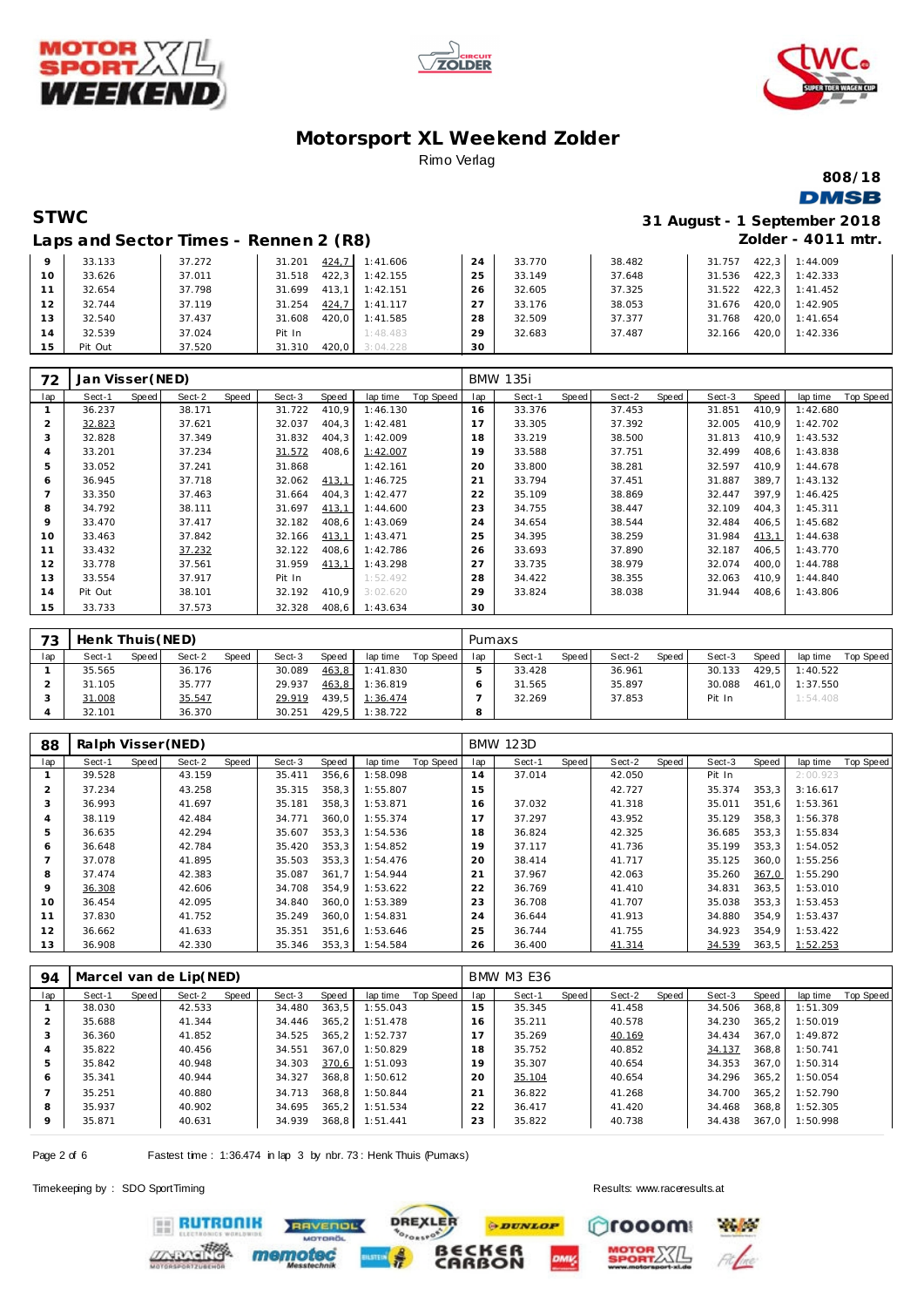





**808/18 DMSB** 

**STWC 31 August - 1 September 2018 Zolder - 4011 mtr.**

| Laps and Sector Times - Rennen 2 (R8) |  |  |  |
|---------------------------------------|--|--|--|
|---------------------------------------|--|--|--|

| 10  | 35.601  | 40.971 | 34.457          | 367,0 1:51.029 | 24        | 35.340 | 40.621 | 34.767 | 370,6 | 1:50.728 |
|-----|---------|--------|-----------------|----------------|-----------|--------|--------|--------|-------|----------|
|     | 35.643  | 42.612 | 363.5<br>34.638 | 1:52.893       | 25        | 36.144 | 40.792 | 34.544 | 363.5 | 1:51.480 |
| 12  | 35.136  | 40.895 | Pit In          | 1:59.364       | 26        | 35.225 | 40.968 | 34.695 | 367.0 | 1:50.888 |
| 13  | Pit Out | 41.338 | 368.8<br>34.478 | 3:16.947       | $\bigcap$ | 35.264 | 40.836 | 34.818 | 368.8 | 1:50.918 |
| l 4 | 35.185  | 40.388 | 367.0<br>34.202 | 1:49.775       | 28        |        |        |        |       |          |

| 106 | Arendsen-Arendsen(NED) |       |        |       |        |       |                    |           |     | <b>BMW 140i</b> |       |        |       |        |       |          |           |
|-----|------------------------|-------|--------|-------|--------|-------|--------------------|-----------|-----|-----------------|-------|--------|-------|--------|-------|----------|-----------|
| lap | Sect-1                 | Speed | Sect-2 | Speed | Sect-3 | Speed | lap time           | Top Speed | lap | Sect-1          | Speed | Sect-2 | Speed | Sect-3 | Speed | lap time | Top Speed |
|     | 36.722                 |       | 37.900 |       | 31.826 | 415,4 | 1:46.448           |           |     | 33.015          |       | 37.626 |       | 31.947 | 413.1 | 1:42.588 |           |
|     | 32.884                 |       | 37.775 |       | 32.222 | 404.3 | 1:42.881           |           |     | 33.457          |       | 38.208 |       | 32.531 | 400.0 | 1:44.196 |           |
|     | 33.073                 |       | 37.608 |       | 31.837 | 413.1 | 1:42.518           |           |     | 33.404          |       | 39.476 |       | Pit In |       | 1:54.082 |           |
|     | 32.872                 |       | 37.637 |       | 31.635 |       | $415.4$ $1:42.144$ |           | 8   |                 |       |        |       |        |       |          |           |

| 116     |        |       | [homas Verkuijl(NED) |       |        |       |          |           |     | BMW e36 GTR |       |        |       |        |       |          |           |
|---------|--------|-------|----------------------|-------|--------|-------|----------|-----------|-----|-------------|-------|--------|-------|--------|-------|----------|-----------|
| lap     | Sect-1 | Speed | Sect-2               | Speed | Sect-3 | Speed | lap time | Top Speed | lap | Sect-1      | Speed | Sect-2 | Speed | Sect-3 | Speed | lap time | Top Speed |
|         | 38.302 |       | 40.917               |       | 33.982 | 356.6 | 1:53.201 |           | 10  | 34.774      |       | 40.483 |       | 34.007 | 358.3 | 1:49.264 |           |
|         | 35.055 |       | 40.344               |       | 34.645 | 358.3 | 1:50.044 |           |     | 34.975      |       | 40.956 |       | 33.959 | 360.0 | 1:49.890 |           |
| 3       | 35.604 |       | 40.483               |       | 33.733 | 360.0 | 1:49.820 |           | i 2 | 34.625      |       | 40.174 |       | 33.896 | 358.3 | 1:48.695 |           |
| 4       | 34.714 |       | 40.826               |       | 35.298 | 354.9 | 1:50.838 |           | l 3 | 34.531      |       | 40.589 |       | 34.128 | 361,7 | 1:49.248 |           |
| ь       | 34.776 |       | 40.401               |       | 34.011 | 358.3 | 1:49.188 |           | 14  | 35.767      |       | 40.049 |       | 34.260 | 356.6 | 1:50.076 |           |
| 6       | 34.941 |       | 40.885               |       | 34.459 | 356.6 | 1:50.285 |           | 15  | 34.650      |       | 40.348 |       | 33.941 | 358.3 | 1:48.939 |           |
|         | 34.842 |       | 40.615               |       | 34.255 | 358.3 | 1:49.712 |           | 16  | 34.658      |       | 40.637 |       | Pit In |       | 1:56.301 |           |
| 8       | 35.141 |       | 40.615               |       | 34.209 | 360.0 | 1:49.965 |           |     |             |       | 40.456 |       | 34.042 | 354.9 | 3:10.532 |           |
| $\circ$ | 35.009 |       | 40.458               |       | 34.084 | 356.6 | 1:49.551 |           | 18  | 34.807      |       | 42.305 |       | Pit In |       | 2:02.342 |           |

| 118 |        |       | Henrik Hoeffner (NED) |       |        |       |          |           |     | Porsche 997 cup |       |        |       |        |       |          |           |
|-----|--------|-------|-----------------------|-------|--------|-------|----------|-----------|-----|-----------------|-------|--------|-------|--------|-------|----------|-----------|
| lap | Sect-1 | Speed | Sect-2                | Speed | Sect-3 | Speed | lap time | Top Speed | lap | Sect-1          | Speed | Sect-2 | Speed | Sect-3 | Speed | lap time | Top Speed |
|     | 36.075 |       | 37.310                |       | 30.994 | 427,1 | 1:44.379 |           | 16  | Pit Out         |       | 40.457 |       | 31.451 | 424,7 | 3:09.455 |           |
| 2   | 32.681 |       | 37.063                |       | 31.046 | 420,0 | 1:40.790 |           |     | 33.335          |       | 38.151 |       | 31.110 | 424,7 | 1:42.596 |           |
| 3   | 33.100 |       | 37.409                |       | 31.630 | 420,0 | 1:42.139 |           | 18  | 32.941          |       | 37.686 |       | 31.468 | 424,7 | 1:42.095 |           |
| 4   | 33.579 |       | 37.386                |       | 30.972 | 422,3 | 1:41.937 |           | 19  | 34.115          |       | 38.552 |       | 31.469 | 422,3 | 1:44.136 |           |
| 5   | 33.489 |       | 37.552                |       | 31.255 | 424,7 | 1:42.296 |           | 20  | 33.145          |       | 37.451 |       | 31.113 | 427,1 | 1:41.709 |           |
| 6   | 33.008 |       | 37.520                |       | 30.944 | 420,0 | 1:41.472 |           | 21  | 33.316          |       | 37.242 |       | 31.415 | 424,7 | 1:41.973 |           |
|     | 32.918 |       | 38.011                |       | 31.041 | 424,7 | 1:41.970 |           | 22  | 34.273          |       | 38.407 |       | 31.179 | 422,3 | 1:43.859 |           |
| 8   | 33.869 |       | 37.369                |       | 30.965 | 427.1 | 1:42.203 |           | 23  | 35.110          |       | 37.667 |       | 31.549 | 422,3 | 1:44.326 |           |
| 9   | 34.464 |       | 38.238                |       | 31.172 | 424.7 | 1:43.874 |           | 24  | 33.372          |       | 37.716 |       | 31.352 | 424.7 | 1:42.440 |           |
| 10  | 33.102 |       | 37.905                |       | 31.583 | 420,0 | 1:42.590 |           | 25  | 33.306          |       | 38.616 |       | 31.049 | 424,7 | 1:42.971 |           |
| 11  | 32.875 |       | 37.548                |       | 31.266 | 427,1 | 1:41.689 |           | 26  | 33.519          |       | 37.882 |       | 31.384 | 422,3 | 1:42.785 |           |
| 12  | 33.197 |       | 39.413                |       | 31.166 | 424.7 | 1:43.776 |           | 27  | 33.317          |       | 37.253 |       | 30.880 | 429,5 | 1:41.450 |           |
| 13  | 33.062 |       | 37.668                |       | 31.453 | 424.7 | 1:42.183 |           | 28  | 32.751          |       | 37.454 |       | 31.445 | 420,0 | 1:41.650 |           |
| 14  | 33.230 |       | 37.544                |       | 31.101 | 422,3 | 1:41.875 |           | 29  | 33.546          |       | 37.917 |       | 31.562 | 422,3 | 1:43.025 |           |
| 15  | 34.444 |       | 38.066                |       | Pit In |       | 1:52.227 |           | 30  |                 |       |        |       |        |       |          |           |

| 142 |        |       | Marc Dijkhuis (NED) |       |        |       |          |           |     | BMW e46 GTR |       |        |       |        |       |          |           |
|-----|--------|-------|---------------------|-------|--------|-------|----------|-----------|-----|-------------|-------|--------|-------|--------|-------|----------|-----------|
| lap | Sect-1 | Speed | Sect-2              | Speed | Sect-3 | Speed | lap time | Top Speed | lap | Sect-1      | Speed | Sect-2 | Speed | Sect-3 | Speed | lap time | Top Speed |
|     | 38.548 |       | 41.590              |       | 33.908 | 381,8 | 1:54.046 |           | 15  | Pit Out     |       | 39.897 |       | 33.204 | 381,8 | 3:10.671 |           |
| 2   | 35.285 |       | 41.079              |       | 33.449 | 385.7 | 1:49.813 |           | 16  | 34.505      |       | 39.459 |       | 33.709 | 379.9 | 1:47.673 |           |
| 3   | 35.487 |       | 40.455              |       | 33.581 | 387,7 | 1:49.523 |           | 17  | 34.450      |       | 39.350 |       | 33.316 | 381,8 | 1:47.116 |           |
| 4   | 34.696 |       | 39.991              |       | 33.130 | 385,7 | 1:47.817 |           | 18  | 35.216      |       | 40.987 |       | 33.439 | 383.8 | 1:49.642 |           |
| 5   | 34.953 |       | 40.080              |       | 33.412 | 385.7 | 1:48.445 |           | 19  | 35.155      |       | 39.821 |       | 33.470 | 379.9 | 1:48.446 |           |
| 6   | 34.244 |       | 40.088              |       | 33.155 | 381.8 | 1:47.487 |           | 20  | 34.573      |       | 39.361 |       | 33.935 | 383,8 | 1:47.869 |           |
|     | 34.342 |       | 39.535              |       | 33.173 | 381.8 | 1:47.050 |           | 21  | 35.807      |       | 39.666 |       | 33.525 | 385,7 | 1:48.998 |           |
| 8   | 35.414 |       | 40.275              |       | 33.320 | 385,7 | 1:49.009 |           | 22  | 36.063      |       | 40.103 |       | 33.522 | 383,8 | 1:49.688 |           |
| 9   | 34.950 |       | 39.700              |       | 33.178 | 383.8 | 1:47.828 |           | 23  | 35.462      |       | 40.009 |       | 35.361 | 383.8 | 1:50.832 |           |
| 10  | 34.454 |       | 39.793              |       | 33.346 | 383,8 | 1:47.593 |           | 24  | 35.193      |       | 39.516 |       | 33.891 | 385.7 | 1:48.600 |           |
| 11  | 34.379 |       | 39.533              |       | 33.353 | 385,7 | 1:47.265 |           | 25  | 35.009      |       | 39.772 |       | 34.244 | 379,9 | 1:49.025 |           |
| 12  | 34.880 |       | 39.651              |       | 33.861 | 379.9 | 1:48.392 |           | 26  | 34.961      |       | 39.938 |       | 33.656 | 381,8 | 1:48.555 |           |
| 13  | 34.864 |       | 39.889              |       | 33.626 | 383,8 | 1:48.379 |           | 27  | 34.510      |       | 39.887 |       | 33.633 | 378,0 | 1:48.030 |           |
| 14  | 34.887 |       | 40.245              |       | Pit In |       | 1:55.357 |           | 28  | 34.817      |       | 39.862 |       | 33.604 | 383,8 | 1:48.283 |           |

**DREXLER** 

 $\sim$ 

Page 3 of 6 Fastest time : 1:36.474 in lap 3 by nbr. 73 : Henk Thuis (Pumaxs)

memot

RAVENOL

Timekeeping by : SDO SportTiming Results:<www.raceresults.at>

**RUTRONIK** 

**PDUNLOP** m rooom **BECKER**<br>CARBON

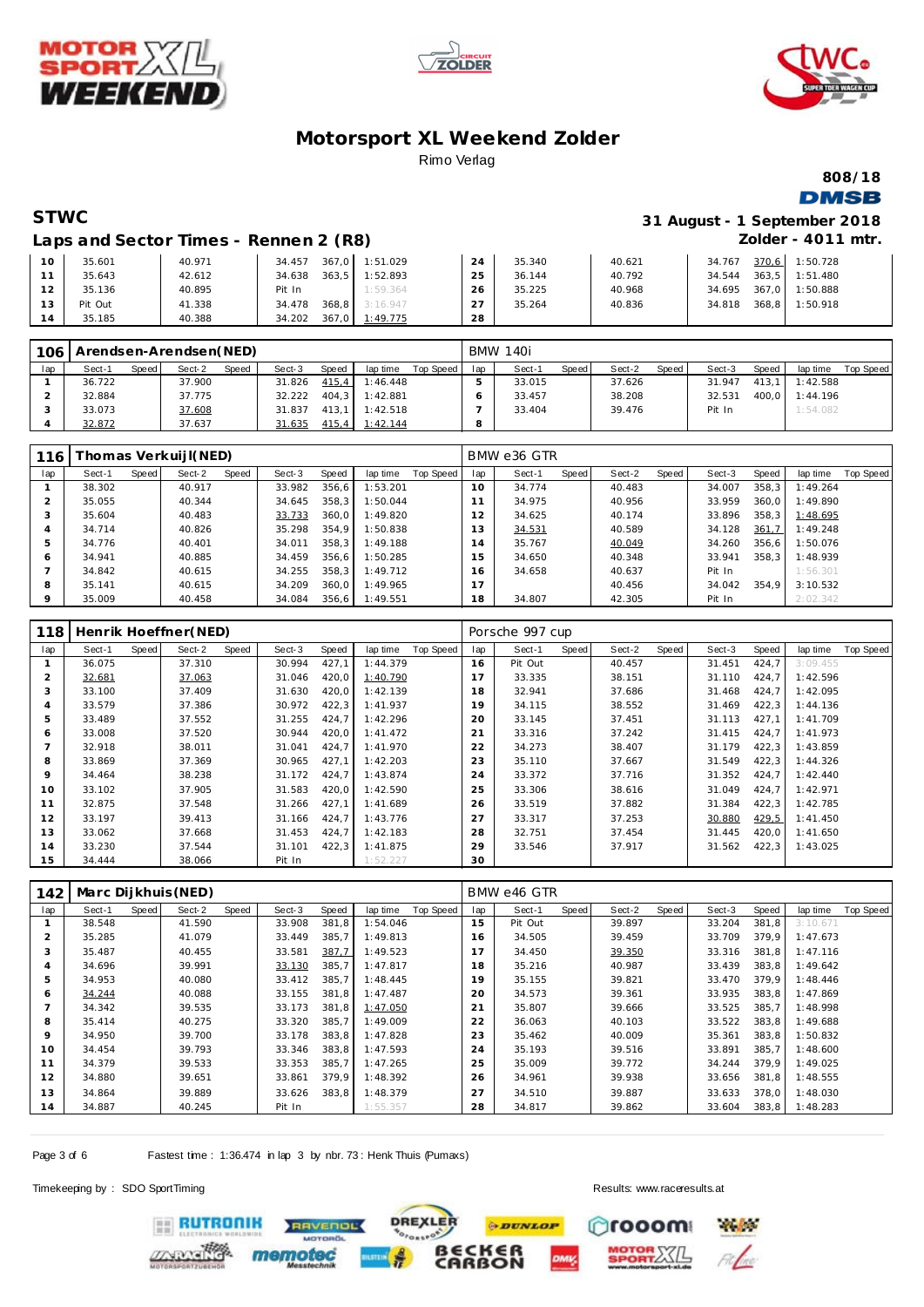





**808/18 DMSB** 

### **STWC 31 August - 1 September 2018 Laps and Sector Times - Rennen 2 (R8)**

**Zolder - 4011 mtr.**

| 155 |         |       | [ony Vijfschaft(NED) |       |        |       |          |           |     | Seat TCR |       |        |       |        |       |          |           |
|-----|---------|-------|----------------------|-------|--------|-------|----------|-----------|-----|----------|-------|--------|-------|--------|-------|----------|-----------|
| lap | Sect-1  | Speed | Sect-2               | Speed | Sect-3 | Speed | lap time | Top Speed | lap | Sect-1   | Speed | Sect-2 | Speed | Sect-3 | Speed | lap time | Top Speed |
|     | 37.309  |       | 38.915               |       | 32.613 | 395.8 | 1:48.837 |           | 16  | 34.068   |       | 38.770 |       | 32.528 | 393,8 | 1:45.366 |           |
|     | 33.663  |       | 38.835               |       | 32.247 | 393.8 | 1:44.745 |           | 17  | 33.150   |       | 38.542 |       | 32.805 | 397,9 | 1:44.497 |           |
|     | 33.314  |       | 38.999               |       | 32.603 | 393.8 | 1:44.916 |           | 18  | 33.608   |       | 38.387 |       | 32.739 | 395,8 | 1:44.734 |           |
| 4   | 33.063  |       | 38.410               |       | 32.476 | 393,8 | 1:43.949 |           | 19  | 33.315   |       | 38.333 |       | 32.995 | 393,8 | 1:44.643 |           |
| 5   | 33.056  |       | 38.114               |       | 32.372 | 393.8 | 1:43.542 |           | 20  | 33.268   |       | 38.242 |       | 32.870 | 395,8 | 1:44.380 |           |
| 6   | 33.839  |       | 38.195               |       | 32.181 | 397,9 | 1:44.215 |           | 21  | 33.169   |       | 38.235 |       | 32.509 | 395,8 | 1:43.913 |           |
|     | 33.184  |       | 38.514               |       | 32.812 | 393,8 | 1:44.510 |           | 22  | 35.319   |       | 38.730 |       | 33.099 | 393,8 | 1:47.148 |           |
| 8   | 34.365  |       | 38.744               |       | 32.754 | 397.9 | 1:45.863 |           | 23  | 34.630   |       | 38.894 |       | 32.998 | 395,8 | 1:46.522 |           |
| 9   | 34.178  |       | 38.463               |       | 32.499 | 393.8 | 1:45.140 |           | 24  | 34.015   |       | 38.903 |       | 33.133 | 397,9 | 1:46.051 |           |
| 10  | 33.209  |       | 38.055               |       | 32.336 | 393.8 | 1:43.600 |           | 25  | 34.845   |       | 39.074 |       | 33.025 | 395,8 | 1:46.944 |           |
| 11  | 33.236  |       | 38.970               |       | 32.530 | 395.8 | 1:44.736 |           | 26  | 33.540   |       | 39.136 |       | 33.587 | 391,7 | 1:46.263 |           |
| 12  | 33.853  |       | 39.590               |       | Pit In |       | 1:53.261 |           | 27  | 33.565   |       | 38.746 |       | 33.188 | 395,8 | 1:45.499 |           |
| 13  | Pit Out |       | 38.696               |       | 32.512 | 391,7 | 3:04.349 |           | 28  | 34.140   |       | 38.552 |       | 32.974 | 397.9 | 1:45.666 |           |
| 14  | 33.361  |       | 38.528               |       | 32.391 | 397,9 | 1:44.280 |           | 29  | 33.920   |       | 38.752 |       | 32.987 | 393,8 | 1:45.659 |           |
| 15  | 33.244  |       | 38.381               |       | 32.577 | 397.9 | 1:44.202 |           | 30  |          |       |        |       |        |       |          |           |

| 202     |        |       | Rianneke Dijkhuis (NED) |       |        |       |          |           |     | BMW e46m3 |       |        |       |        |       |          |           |
|---------|--------|-------|-------------------------|-------|--------|-------|----------|-----------|-----|-----------|-------|--------|-------|--------|-------|----------|-----------|
| lap     | Sect-1 | Speed | Sect-2                  | Speed | Sect-3 | Speed | lap time | Top Speed | lap | Sect-1    | Speed | Sect-2 | Speed | Sect-3 | Speed | lap time | Top Speed |
|         | 41.239 |       | 43.714                  |       | 37.138 | 342,1 | 2:02.091 |           | 14  | Pit Out   |       | 43.498 |       | 36.057 | 342,1 | 3:19.604 |           |
|         | 38.291 |       | 44.043                  |       | 36.325 | 342,1 | 1:58.659 |           | 15  | 37.682    |       | 43.579 |       | 36.328 | 339,0 | 1:57.589 |           |
| 3       | 38.103 |       | 43.621                  |       | 36.720 | 345,2 | 1:58.444 |           | 16  | 38.047    |       | 43.296 |       | 36.254 | 343,6 | 1:57.597 |           |
| 4       | 38.028 |       | 43.926                  |       | 36.175 | 340,5 | 1:58.129 |           | 17  | 37.222    |       | 42.869 |       | 35.720 | 343,6 | 1:55.811 |           |
| 5       | 38.132 |       | 44.120                  |       | 36.618 | 340.5 | 1:58.870 |           | 18  | 37.648    |       | 42.724 |       | 35.730 | 340.5 | 1:56.102 |           |
| 6       | 38.021 |       | 44.259                  |       | 36.400 | 343.6 | 1:58.680 |           | 19  | 38.743    |       | 42.839 |       | 36.419 | 340.5 | 1:58.001 |           |
|         | 38.281 |       | 43.509                  |       | 36.404 | 346,8 | 1:58.194 |           | 20  | 38.027    |       | 43.397 |       | 35.986 | 343.6 | 1:57.410 |           |
| 8       | 38.187 |       | 44.039                  |       | 36.087 | 343.6 | 1:58.313 |           | 21  | 38.117    |       | 43.475 |       | 36.221 | 342.1 | 1:57.813 |           |
| $\circ$ | 37.997 |       | 43.612                  |       | 36.284 | 339.0 | 1:57.893 |           | 22  | 38.573    |       | 43.684 |       | 36.173 | 345.2 | 1:58.430 |           |
| 10      | 37.610 |       | 43.903                  |       | 36.483 | 340.5 | 1:57.996 |           | 23  | 37.860    |       | 43.198 |       | 36.516 | 343.6 | 1:57.574 |           |
| 11      | 37.789 |       | 43.655                  |       | 36.349 | 345.2 | 1:57.793 |           | 24  | 38.022    |       | 43.324 |       | 36.052 | 342.1 | 1:57.398 |           |
| 12      | 37.820 |       | 43.725                  |       | 36.002 | 346,8 | 1:57.547 |           | 25  | 38.348    |       | 43.495 |       | 36.039 | 345,2 | 1:57.882 |           |
| 13      | 37.673 |       | 43.611                  |       | Pit In |       | 2:04.878 |           | 26  |           |       |        |       |        |       |          |           |

| 206 |          |       | Johan Hoogewerff(NED) |       |        |       |          |           |           | Volvo 850 |       |          |       |        |       |          |                  |
|-----|----------|-------|-----------------------|-------|--------|-------|----------|-----------|-----------|-----------|-------|----------|-------|--------|-------|----------|------------------|
| lap | Sect-1   | Speed | Sect-2                | Speed | Sect-3 | Speed | lap time | Top Speed | lap       | Sect-1    | Speed | Sect-2   | Speed | Sect-3 | Speed | lap time | <b>Top Speed</b> |
|     | 39.520   |       | 43.200                |       | 35.166 | 361.7 | 1:57.886 |           | $\circ$   | 35.786    |       | 41.291   |       | 36.808 | 333.0 | 1:53.885 |                  |
|     | 36.781   |       | 41.526                |       | 34.931 | 354.9 | 1:53.238 |           |           | 36.654    |       | 44.091   |       | 39.081 | 277.9 | 1:59.826 |                  |
|     | 36.146   |       | 40.925                |       | 34.531 | 360.0 | 1:51.602 |           |           | 42.886    |       | 41.184   |       | 34.547 | 361.7 | 1:58.617 |                  |
|     | 35.695   |       | 40.723                |       | 34.023 | 363.5 | 1:50.441 |           |           | 35.140    |       | 40.481   |       | 34.421 | 360.0 | 1:50.042 |                  |
|     | 35.081   |       | 40.734                |       | 34.207 | 358.3 | 1:50.022 |           |           | 35.190    |       | 40.220   |       | 33.714 | 370.6 | 1:49.124 |                  |
| c   | 35.261   |       | 40.356                |       | 34.367 | 353.3 | 1:49.984 |           | $4 \cdot$ | 34.969    |       | 41.880   |       | 35.605 | 365.2 | 1:52.454 |                  |
|     | 1:47.333 |       | : 02.849              |       | Pit In |       | 3:48.370 |           | 15        | 35.251    |       | 40.252   |       | 35.829 | 358.3 | 1:51.332 |                  |
| 8   | Pit Out  |       | 41.875                |       | 34.984 | 360.0 | 8:33.085 |           | 16.       | 3:55.038  |       | 1:11.438 |       | Pit In |       | 6:09.834 |                  |

| 211            | Jaap Haak (NED) |       |        |       |        |       |          |           |     | BMW e46m3 |       |        |       |        |              |          |           |
|----------------|-----------------|-------|--------|-------|--------|-------|----------|-----------|-----|-----------|-------|--------|-------|--------|--------------|----------|-----------|
| lap            | Sect-1          | Speed | Sect-2 | Speed | Sect-3 | Speed | lap time | Top Speed | lap | Sect-1    | Speed | Sect-2 | Speed | Sect-3 | <b>Speed</b> | lap time | Top Speed |
|                | 39.583          |       | 42.486 |       | 34.413 | 368,8 | 1:56.482 |           | 15  | 35.484    |       | 41.180 |       | 34.210 | 372,4        | 1:50.874 |           |
| $\overline{2}$ | 36.128          |       | 41.794 |       | 34.061 | 370,6 | 1:51.983 |           | 16  | 35.055    |       | 40.680 |       | 34.093 | 368,8        | 1:49.828 |           |
| 3              | 36.932          |       | 41.416 |       | 34.690 | 367.0 | 1:53.038 |           | 17  | 35.210    |       | 40.622 |       | 34.345 | 370.6        | 1:50.177 |           |
| 4              | 35.467          |       | 41.001 |       | 33.999 | 372.4 | 1:50.467 |           | 18  | 35.206    |       | 42.568 |       | 35.056 | 368.8        | 1:52.830 |           |
| 5              | 35.262          |       | 41.418 |       | 33.985 | 370.6 | 1:50.665 |           | 19  | 35.085    |       | 40.146 |       | 34.311 | 368,8        | 1:49.542 |           |
| 6              | 35.138          |       | 41.080 |       | 34.404 | 370.6 | 1:50.622 |           | 20  | 35.267    |       | 40.530 |       | 34.765 | 360,0        | 1:50.562 |           |
|                | 35.956          |       | 41.210 |       | 35.270 | 367.0 | 1:52.436 |           | 21  | 38.858    |       | 42.969 |       | 34.559 | 368.8        | 1:56.386 |           |
| 8              | 36.350          |       | 40.410 |       | 35.463 | 361.7 | 1:52.223 |           | 22  | 35.683    |       | 41.532 |       | 34.927 | 368,8        | 1:52.142 |           |
| $\circ$        | 35.768          |       | 40.765 |       | 34.205 | 372,4 | 1:50.738 |           | 23  | 36.250    |       | 41.631 |       | 34.878 | 368,8        | 1:52.759 |           |
| 10             | 35.500          |       | 41.334 |       | 34.207 | 367.0 | 1:51.041 |           | 24  | 35.438    |       | 40.648 |       | 33.810 | 374,3        | 1:49.896 |           |
| 11             | 35.957          |       | 41.857 |       | Pit In |       | 2:02.148 |           | 25  | 35.612    |       | 40.931 |       | 34.384 | 367,0        | 1:50.927 |           |
| 12             | Pit Out         |       | 41.618 |       | 34.507 | 358,3 | 3:13.098 |           | 26  | 35.479    |       | 41.489 |       | 34.271 | 381,8        | 1:51.239 |           |
| 13             | 35.476          |       | 41.583 |       | 34.469 | 370,6 | 1:51.528 |           | 27  | 35.648    |       | 40.653 |       | 34.115 | 328,7        | 1:50.416 |           |

**DREXLER** 

Page 4 of 6 Fastest time : 1:36.474 in lap 3 by nbr. 73 : Henk Thuis (Pumaxs)

Timekeeping by : SDO SportTiming Results:<www.raceresults.at>





**ERUTRONIK** 

**TVENDL**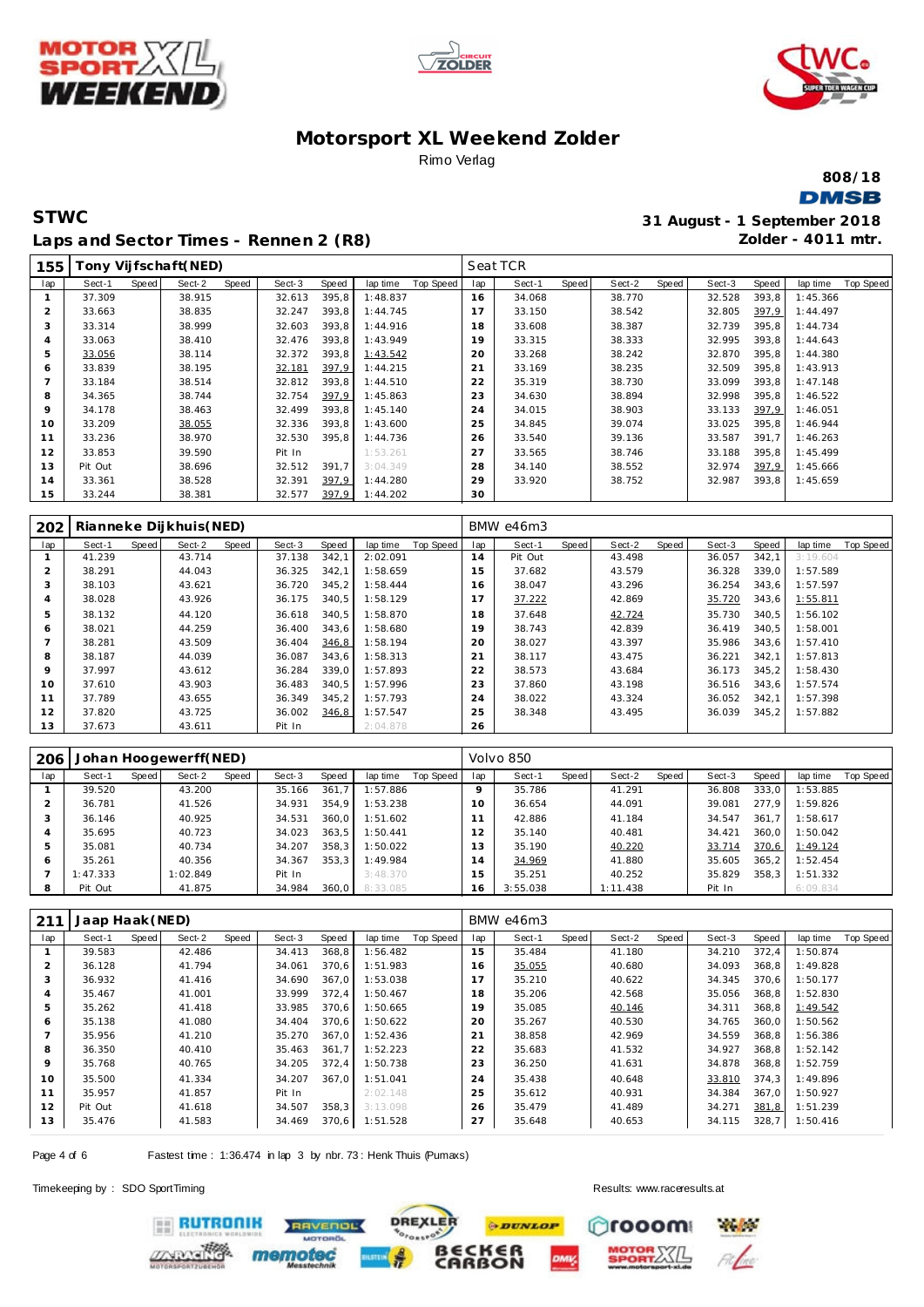





**808/18 DMSB** 

**STWC 31 August - 1 September 2018 Zolder - 4011 mtr.**

 $\overline{\phantom{a}}$ 

**Laps and Sector Times - Rennen 2 (R8)** 35.225 41.224 34.108 370,6 1:50.557 **28**

| 227            |         |       | Jacob van Outenaar (NED) |       |        |       |          |           |     | BMW e36 m3 |       |        |       |        |       |          |           |
|----------------|---------|-------|--------------------------|-------|--------|-------|----------|-----------|-----|------------|-------|--------|-------|--------|-------|----------|-----------|
| lap            | Sect-1  | Speed | Sect-2                   | Speed | Sect-3 | Speed | lap time | Top Speed | lap | Sect-1     | Speed | Sect-2 | Speed | Sect-3 | Speed | lap time | Top Speed |
|                | 39.657  |       | 43.652                   |       | 35.054 | 365,2 | 1:58.363 |           | 14  | 36.261     |       | 41.935 |       | 34.424 | 389.7 | 1:52.620 |           |
| $\overline{2}$ | 38.079  |       | 42.774                   |       | 34.732 | 381.8 | 1:55.585 |           | 15  | 36.066     |       | 41.723 |       | 34.409 | 385,7 | 1:52.198 |           |
| 3              | 38.509  |       | 41.439                   |       | 33.792 | 389.7 | 1:53.740 |           | 16  | 36.549     |       | 40.805 |       | 34.199 | 383.8 | 1:51.553 |           |
| 4              | 36.304  |       | 41.653                   |       | 34.588 | 387,7 | 1:52.545 |           | 17  | 35.909     |       | 41.289 |       | 34.453 | 385.7 | 1:51.651 |           |
| 5.             | 37.140  |       | 41.821                   |       | 34.058 | 389.7 | 1:53.019 |           | 18  | 36.194     |       | 41.541 |       | 35.085 | 381.8 | 1:52.820 |           |
| 6              | 36.154  |       | 40.926                   |       | 33.728 | 389.7 | 1:50.808 |           | 19  | 36.254     |       | 41.080 |       | 34.566 | 381,8 | 1:51.900 |           |
|                | 37.486  |       | 40.954                   |       | 42.062 | 339.0 | 2:00.502 |           | 20  | 39.605     |       | 41.147 |       | 34.946 | 387.7 | 1:55.698 |           |
| 8              | 37.675  |       | 43.139                   |       | 34.412 | 381.8 | 1:55.226 |           | 21  | 37.258     |       | 42.202 |       | 34.474 | 389.7 | 1:53.934 |           |
| $\circ$        | 36.484  |       | 41.540                   |       | 34.951 | 387.7 | 1:52.975 |           | 22  | 36.800     |       | 42.301 |       | 34.531 | 393.8 | 1:53.632 |           |
| 10             | 36.803  |       | 41.921                   |       | 34.259 | 385.7 | 1:52.983 |           | 23  | 36.268     |       | 41.403 |       | 34.235 | 385,7 | 1:51.906 |           |
|                | 36.649  |       | 42.512                   |       | 34.846 | 374.3 | 1:54.007 |           | 24  | 36.992     |       | 41.672 |       | 34.701 | 372.4 | 1:53.365 |           |
| 12             | 36.467  |       | 42.483                   |       | Pit In |       | 2:01.575 |           | 25  | 36.436     |       | 40.838 |       | 34.632 | 378,0 | 1:51.906 |           |
| 13             | Pit Out |       | 41.388                   |       | 34.541 | 387.7 | 3:14.720 |           | 26  | 36.007     |       | 41.053 |       | 34.322 | 395,8 | 1:51.382 |           |

| 255 | Dirk Dekker (NED) |       |        |       |        |       |          |           |     | BMW e46 GTR |       |        |       |        |       |          |           |
|-----|-------------------|-------|--------|-------|--------|-------|----------|-----------|-----|-------------|-------|--------|-------|--------|-------|----------|-----------|
| lap | Sect-1            | Speed | Sect-2 | Speed | Sect-3 | Speed | lap time | Top Speed | lap | Sect-1      | Speed | Sect-2 | Speed | Sect-3 | Speed | lap time | Top Speed |
|     | 42.653            |       | 43.748 |       | 35.749 | 370.6 | 2:02.150 |           |     | 35.652      |       | 40.934 |       | 34.491 | 376.7 | 1:51.077 |           |
|     | 35.711            |       | 43.464 |       | 35.096 | 379.9 | 1:54.271 |           |     | 36.440      |       | 41.305 |       | 34.708 | 374.3 | 1:52.453 |           |
|     | 36.324            |       | 41.429 |       | 34.214 | 379.9 | 1:51.967 |           | 10  | 35.617      |       | 43.570 |       | 35.684 | 333.0 | 1:54.871 |           |
|     | 36.632            |       | 41.078 |       | 35.107 | 368.8 | 1:52.817 |           |     | 36.019      |       | 40.756 |       | 35.946 | 354.9 | 1:52.721 |           |
|     | 35.743            |       | 40.708 |       | 34.423 | 374.3 | 1:50.874 |           |     | 36.692      |       | 42.842 |       | 35.006 | 374.3 | 1:54.540 |           |
| ō   | 35.756            |       | 40.245 |       | 34.573 | 372.4 | 1:50.574 |           | 3   | 35.986      |       | 42.619 |       | Pit In |       | 1:57.661 |           |
|     | 36.540            |       | 41.039 |       | 34.666 | 372.4 | 1:52.245 |           | 14  |             |       | 45.508 |       | Pit In |       | 3:25.515 |           |

| 270 |         |       | Berry Arendsen (NED) |       |        |       |          |           |                | Super Copa |       |        |       |        |       |          |                  |
|-----|---------|-------|----------------------|-------|--------|-------|----------|-----------|----------------|------------|-------|--------|-------|--------|-------|----------|------------------|
| lap | Sect-1  | Speed | Sect-2               | Speed | Sect-3 | Speed | lap time | Top Speed | lap            | Sect-1     | Speed | Sect-2 | Speed | Sect-3 | Speed | lap time | <b>Top Speed</b> |
|     | 40.410  |       | 43.377               |       | 34.768 | 389.7 | 1:58.555 |           | 14             | 37.275     |       | 41.469 |       | 33.963 | 391,7 | 1:52.707 |                  |
|     | 37.566  |       | 44.614               |       | 35.530 | 391.7 | 1:57.710 |           | 15             | 37.204     |       | 42.170 |       | 33.689 | 391.7 | 1:53.063 |                  |
| 3   | 38.084  |       | 42.592               |       | 34.201 | 387.7 | 1:54.877 |           | 16             | 36.740     |       | 41.606 |       | 34.036 | 385,7 | 1:52.382 |                  |
| 4   | 38.191  |       | 42.334               |       | 33.864 | 391.7 | 1:54.389 |           |                | 38.242     |       | 42.537 |       | 33.704 | 391.7 | 1:54.483 |                  |
| 5   | 37.207  |       | 42.231               |       | 34.041 | 391.7 | 1:53.479 |           | 18             | 37.080     |       | 42.812 |       | 34.006 | 389,7 | 1:53.898 |                  |
| 6   | 37.513  |       | 42.987               |       | 33.691 | 389.7 | 1:54.191 |           | 19             | 36.723     |       | 41.692 |       | 33.560 | 391,7 | 1:51.975 |                  |
|     | 38.204  |       | 42.938               |       | 33.956 | 389.7 | 1:55.098 |           | 20             | 38.781     |       | 42.956 |       | 34.305 | 387,7 | 1:56.042 |                  |
| 8   | 38.673  |       | 42.315               |       | 33.730 | 395,8 | 1:54.718 |           | 2 <sup>1</sup> | 39.058     |       | 43.693 |       | 34.147 | 391.7 | 1:56.898 |                  |
| 9   | 37.961  |       | 42.184               |       | 34.187 | 389.7 | 1:54.332 |           | 22             | 37.645     |       | 42.030 |       | 33.814 | 395,8 | 1:53.489 |                  |
| 10  | 37.406  |       | 43.501               |       | 34.538 | 389.7 | 1:55.445 |           | 23             | 37.218     |       | 42.690 |       | 34.423 | 391.7 | 1:54.331 |                  |
| 11  | 37.539  |       | 42.217               |       | 34.110 | 391.7 | 1:53.866 |           | 24             | 38.225     |       | 43.398 |       | 34.961 | 389,7 | 1:56.584 |                  |
| 12  | 37.402  |       | 42.310               |       | Pit In |       | 2:03.679 |           | 25             | 37.770     |       | 43.272 |       | 35.079 | 385,7 | 1:56.121 |                  |
| 13  | Pit Out |       | 42.442               |       | 34.020 | 389,7 | 3:20.330 |           | 26             | 37.976     |       | 44.938 |       | 35.868 | 353,3 | 1:58.782 |                  |

| 271 |         |       | Reijntjes-van de Wiel (NED) |       |        |        |          |           |     | BMW e36m3GTR |       |        |       |        |        |          |                  |
|-----|---------|-------|-----------------------------|-------|--------|--------|----------|-----------|-----|--------------|-------|--------|-------|--------|--------|----------|------------------|
| lap | Sect-1  | Speed | Sect-2                      | Speed | Sect-3 | Speed  | lap time | Top Speed | lap | Sect-1       | Speed | Sect-2 | Speed | Sect-3 | Speed  | lap time | <b>Top Speed</b> |
|     | 38.822  |       | 42.041                      |       | 34.904 | 363,5  | 1:55.767 |           | 14  | 36.903       |       | 41.344 |       | 34.903 | 367,0  | 1:53.150 |                  |
|     | 36.098  |       | 40.808                      |       | 34.981 | 363.5  | 1:51.887 |           | 15  | 36.134       |       | 41.580 |       | 35.483 | 358.3  | 1:53.197 |                  |
| 3   | 36.582  |       | 40.889                      |       | 34.621 | 368,8  | 1:52.092 |           | 16  | 36.133       |       | 41.472 |       | 35.232 | 365.2  | 1:52.837 |                  |
| 4   | 35.630  |       | 40.209                      |       | 34.716 | 365, 2 | 1:50.555 |           |     | 36.090       |       | 41.686 |       | 35.422 | 363.5  | 1:53.198 |                  |
| 5   | 35.750  |       | 40.824                      |       | 34.543 | 363,5  | 1:51.117 |           | 18  | 35.834       |       | 41.668 |       | 35.276 | 361.7  | 1:52.778 |                  |
| 6   | 35.543  |       | 40.596                      |       | 34.714 | 367.0  | 1:50.853 |           | 19  | 35.778       |       | 41.604 |       | 35.319 | 361.7  | 1:52.701 |                  |
|     | 35.709  |       | 40.671                      |       | 34.826 | 368,8  | 1:51.206 |           | 20  | 37.033       |       | 42.440 |       | 35.324 | 361.7  | 1:54.797 |                  |
| 8   | 35.737  |       | 40.257                      |       | 37.225 | 365, 2 | 1:53.219 |           | 21  | 37.995       |       | 42.753 |       | 35.450 | 361.7  | 1:56.198 |                  |
| 9   | 35.813  |       | 40.196                      |       | 34.698 | 367.0  | 1:50.707 |           | 22  | 37.316       |       | 41.851 |       | 35.183 | 365, 2 | 1:54.350 |                  |
| 10  | 35.487  |       | 40.525                      |       | 34.888 | 368,8  | 1:50.900 |           | 23  | 36.167       |       | 41.999 |       | 35.102 | 367.0  | 1:53.268 |                  |
| 11  | 35.473  |       | 41.685                      |       | 34.741 | 365.2  | 1:51.899 |           | 24  | 37.344       |       | 41.652 |       | 35.388 | 365.2  | 1:54.384 |                  |
| 12  | 35.837  |       | 40.473                      |       | Pit In |        | 1:59.591 |           | 25  | 36.083       |       | 41.860 |       | 35.567 | 367.0  | 1:53.510 |                  |
| 13  | Pit Out |       | 42.847                      |       | 35.221 | 363,5  | 3:29.845 |           | 26  | 36.460       |       | 41.482 |       | 35.383 | 361.7  | 1:53.325 |                  |

Page 5 of 6 Fastest time : 1:36.474 in lap 3 by nbr. 73 : Henk Thuis (Pumaxs)

Timekeeping by : SDO SportTiming Results:<www.raceresults.at>





**ERUTRONIK**